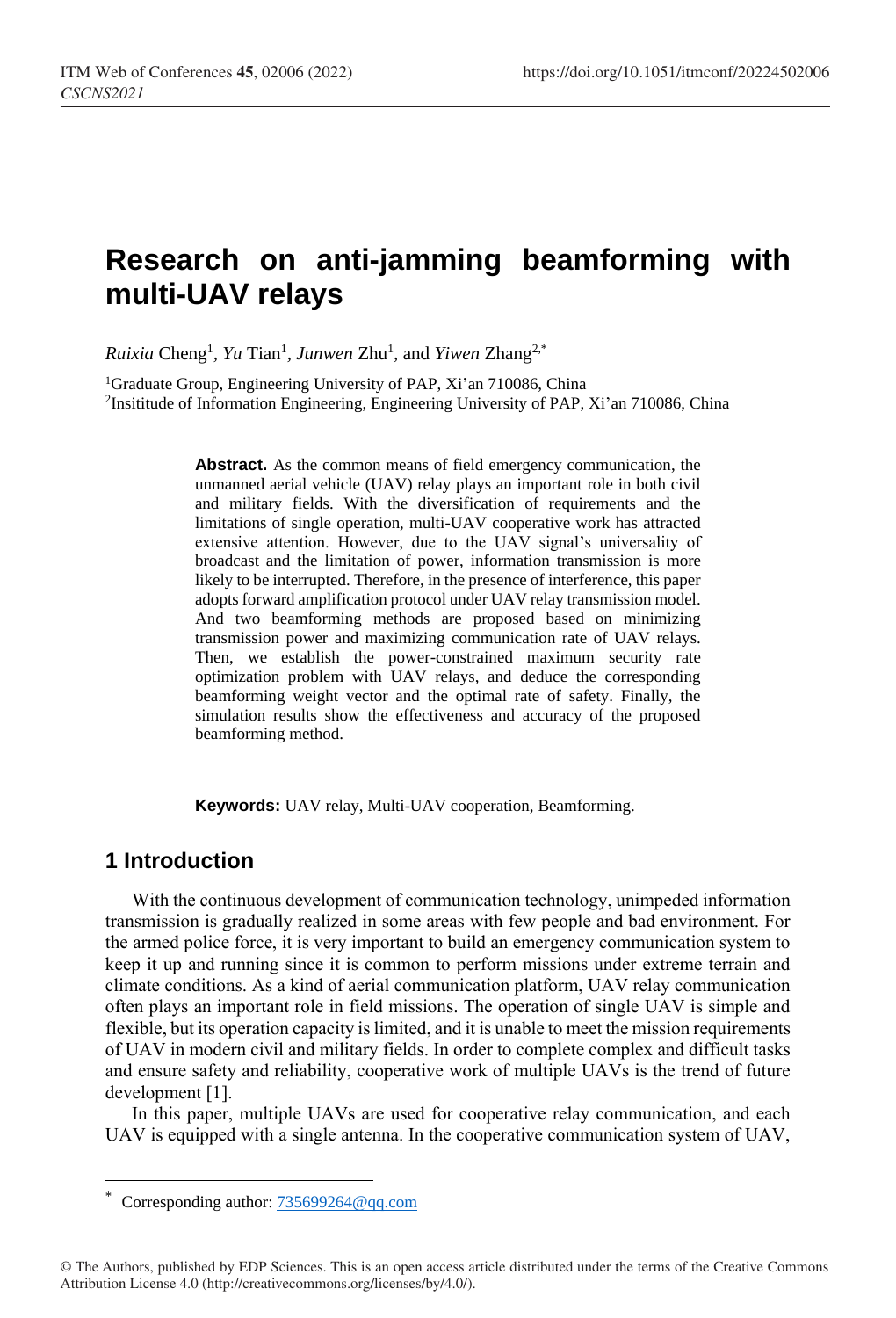the communication between UAV formation and ground receiving nodes can not be detected or interfered by eavesdroppers by designing the beamforming vector. Reference [2] studied cooperative relay beamforming in multiple-input and multiple-output (MIMO)communication, established a mathematical model of joint beamforming based on the lower bound of the received SNR, and proposed a scheme of joint beamforming. Reference [3] proposed two different methods to study the joint optimization design of cooperative relay beamforming and base station end linear equilibrium vector under the condition of power limitation of relay transmission nodes. The classical system model and common channel model of hybrid beamforming are presented in reference [4], and the existing hybrid beamforming schemes are summarized from two aspects: ideal channel condition and beam pairing. In addition to the design of hybrid beamforming, reference [5] also put forward the existing problems from the perspective of physical layer security. Reference [6] studied the semi-duplex relay system of multi-antenna UAV and proposed a joint optimization scheme of beamforming and power distribution based on optimal energy efficiency to maximize the data rate. Following the research ideas, reference [7] discussed the scheme of joint optimization of beamforming and power distribution in the UAV fullduplex relay system. To sum up, when designing beamforming in the above references, they usually only consider their own co-frequency interference or reasonably ignore the influence of interference for the convenience of research. Therefore, in the presence of interference, this paper adopts forward amplification protocol under the UAV relay transmission model, which is proposed based on minimizing the maximum transmission power and communication rate of two kinds of beamforming method, establish UAV cooperative communication capacity of limited power optimization problem, deducing different channel factors corresponding to the beamforming weight vector. Finally, the simulation results show the effectiveness and accuracy of the proposed beamforming method.

# **2 System model**

As shown in Figure 1, the system model of multi-UAV relays with interference includes a multi-antenna signal source  $S$ , a receiving end  $D$  equipped with a single antenna, an eavesdropper  $E$  equipped with a single antenna, and  $n$  UAV relays equipped with a single antenna.



**Fig. 1.** Multi-UAV relay system model with interference.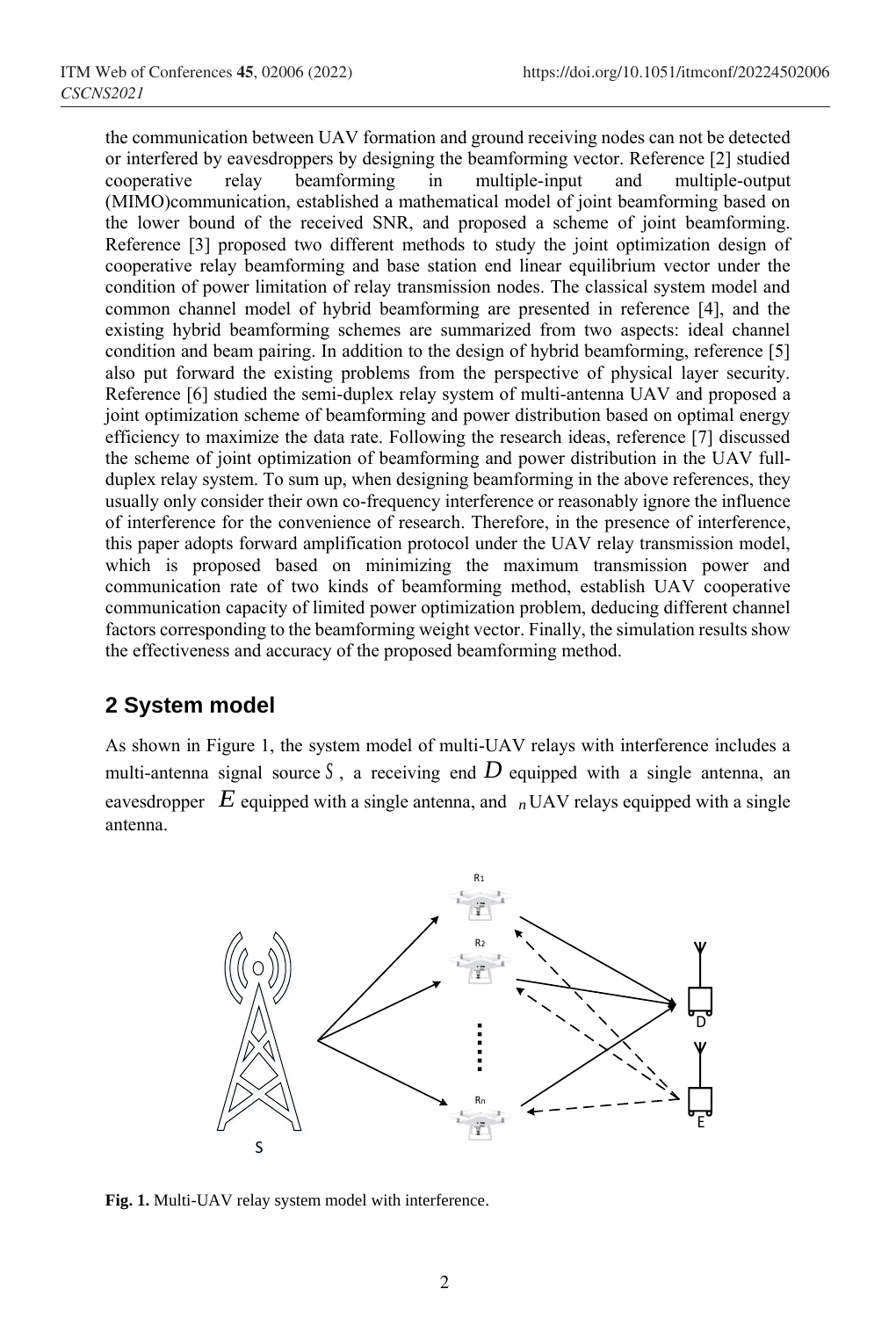The whole communication process consists of two time slots: in the first time slot, the signal source sends a signal to the UAV and satisfies  $E\left\{ |s|^2 \right\} = 1$ , while the UAV receives interference *I* from the eavesdropper and satisfies  $E\left\{ |s|^2 \right\} = 1$ . Therefore, the signal received by the  $i$  relay UAV can be expressed as:

$$
x_i = \sqrt{P_S} g_{S,i} s + \sqrt{P_E} g_{E,i} I + n_i
$$
\n(1)

where,  $P_S$  represents the transmitted power of signal source S,  $P_E$  represents the power of interference emitted by the jammer  $E$ ,  $g_{S,i}$  represents the channel coefficient from the signal source  $\int$  to the *i* relay UAV,  $g_{E,i}$  represents the channel coefficient from the jammer to the  $\,i$  st relay UAV,  $\,n_i$  is the additive White Gaussian noise with the mean value of the 1st relay being 0 and the variance being  $\delta_{n_i}^2$ . *i* In the second time slot, the first relayed signal is:

$$
y_i = w_i x_i \tag{2}
$$

Thus, the signal received by receiver D is:

$$
Z = \sum_{i=1}^{n} g_{D,i} y_i + n = \sqrt{P_S} \sum_{i=1}^{n} w_i g_{D,i} g_{S,i} s + \sqrt{P_E} \sum_{i=1}^{n} w_i g_{D,i} g_{E,i} I + \sum_{i=1}^{n} w_i g_{D,i} n_i + n \tag{3}
$$

where  $g_{D,i}$  represents the channel coefficient from the receiving end D to the *i* relay UAV, *n* represents additive Gaussian white noise of the second time slot, which the mean value is 0, and the variance is  $\delta_n^2$  then the total transmission power of UAV can be expressed as:

$$
P_T = E\left\{ \left| y_i \right|^2 \right\} = \sum_{i=1}^n \left| w_i \right|^2 E\left\{ \left| x_i \right|^2 \right\} = w^H \Lambda w \tag{4}
$$

where

$$
w = \begin{bmatrix} w_1 & w_2 & \dots & w_n \end{bmatrix}^T
$$
 (5)

(5)  
\n
$$
\Lambda = P_{s}diag\left(E\left\{|g_{s,1}|^{2}\right\}, E\left\{|g_{s,2}|^{2}\right\}, ..., E\left\{|g_{s,n}|^{2}\right\}\right)
$$
\n
$$
+ P_{s}diag\left(E\left\{|g_{s,1}|^{2}\right\}, E\left\{|g_{s,2}|^{2}\right\}, ..., E\left\{|g_{s,n}|^{2}\right\}\right) + \delta_{n}^{2}I
$$
\n(6)

The total signal transmission power of UAV relays can be expressed as: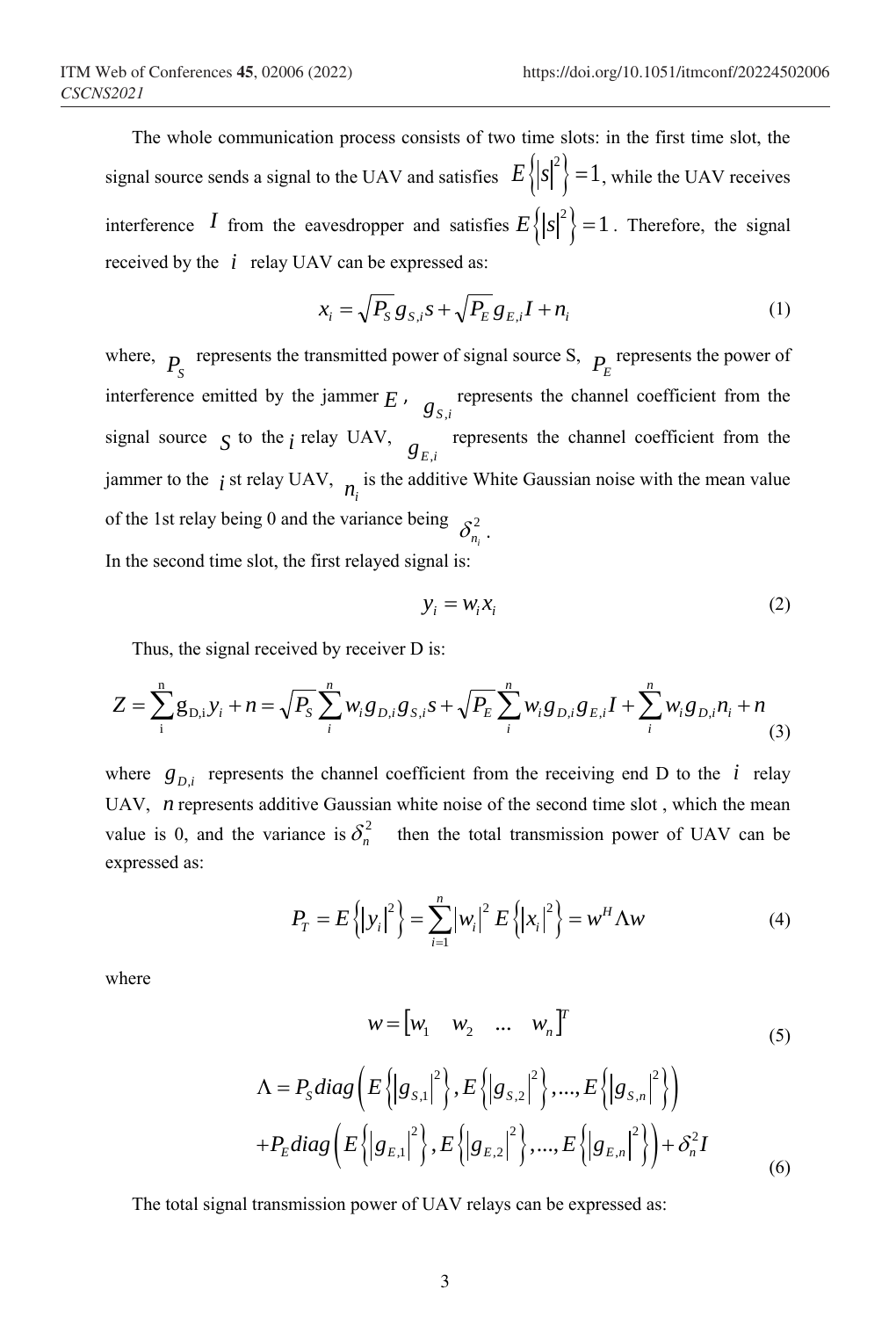Interences **45**, 02006 (2022)

\n**https://doi.org/10.1051/itmoont/2022450**

\n
$$
P_{S_T} = E\left\{ \left| S_T \right|^2 \right\} = P_S E\left\{ \sum_{i,m=1}^n w_i w_m^* g_{S,i} g_{S,m}^* g_{D,i} g_{D,m}^* \right\} E\left\{ \left| S \right|^2 \right\} = w^H M w \tag{7}
$$

where,  $\binom{a}{b}$  represents complex conjugate,  $M = P_s E \left\{ (g_s \cdot g_D)(g_s \cdot g_D)^H \right\}$ . The total interference power can be expressed as:

e power can be expressed as:  
\n
$$
P_r = E\left\{\left|I\right|^2\right\} = P_E \sum_{i=1}^n \left|w_i\right|^2 E\left\{\left|g_{D,i}\right|^2\right\} E\left\{\left|g_{E,i}\right|^2\right\} = w^H \Omega w \tag{8}
$$

where

where  
\n
$$
\Omega = P_E diag\left(E\left\{|g_{D,1}|^2\right\} E\left\{|g_{E,1}|^2\right\}, E\left\{|g_{D,2}|^2\right\} E\left\{|g_{E,2}|^2\right\}, ..., E\left\{|g_{D,n}|^2\right\} E\left\{|g_{E,n}|^2\right\}\right)
$$
\nThe total noise power can be expressed as:

e total noise power can be ex

al noise power can be expressed as:  
\n
$$
P_n = E\left\{\left|n_r\right|^2\right\} = E\left\{\sum_{i,m=1}^n w_i w_m^* g_{D,i} g_{D,m}^*\right\} + E\left\{\left|n\right|^2\right\} = w^H G w + \delta_n^2
$$
\n(9)

where  $G = \delta_{n_i}^2 E \left\{ (g_D)(g_D)^H \right\},\$  $\binom{n,m=1}{i}$  *j*<br>  $\binom{2}{i}$   $\binom{2}{i}$   $\binom{2}{i}$   $\binom{2}{i}$   $\binom{2}{i}$   $\binom{2}{i}$   $\binom{2}{i}$   $\binom{2}{i}$   $\binom{2}{i}$   $\binom{2}{i}$   $\binom{2}{i}$   $\binom{2}{i}$   $\binom{2}{i}$   $\binom{2}{i}$   $\binom{2}{i}$   $\binom{2}{i}$   $\binom{2}{i}$   $\binom{2}{i}$   $\binom{$  $H$  **T T T T**  $G = \delta_n^2 E \{ (g_D)(g_D)^H \}, g_D = [g_{D,1} \quad g_{D,2} \quad \dots \quad g_{D,3} \}^T$ 

The *SINR* of the receiving end can be expressed as:

$$
SINR = \frac{P_{S_r}}{P_r + P_n} = \frac{w^H M w}{w^H \Omega w + w^H G w + \delta_n^2}
$$
\n(10)

Then the channel capacity can be expressed as:

$$
R = \frac{1}{2}\log(1 + SINR) = \frac{1}{2}\log\left(1 + \frac{w^H M w}{w^H \Omega w + w^H G w + \delta_n^2}\right)
$$
(11)

#### **3 Beamforming design under relay power constraints**

As the relay node is composed of UAVs, its transmitting power is limited to some extent. This section mainly discusses how to optimize the beamforming vector to minimize the total transmission power of UAV under the condition that the transmission rate is guaranteed, namely the transmission rate is greater than the minimum critical value of communication  $R_{\text{min}}$ . This optimization problem can be expressed as:

$$
\begin{array}{ll}\nMin & P_T \\
\text{s.t.} & R \ge R_{\text{min}}\n\end{array} \tag{12}
$$

From the equation (4) and (9), equation (10) can be transformed to: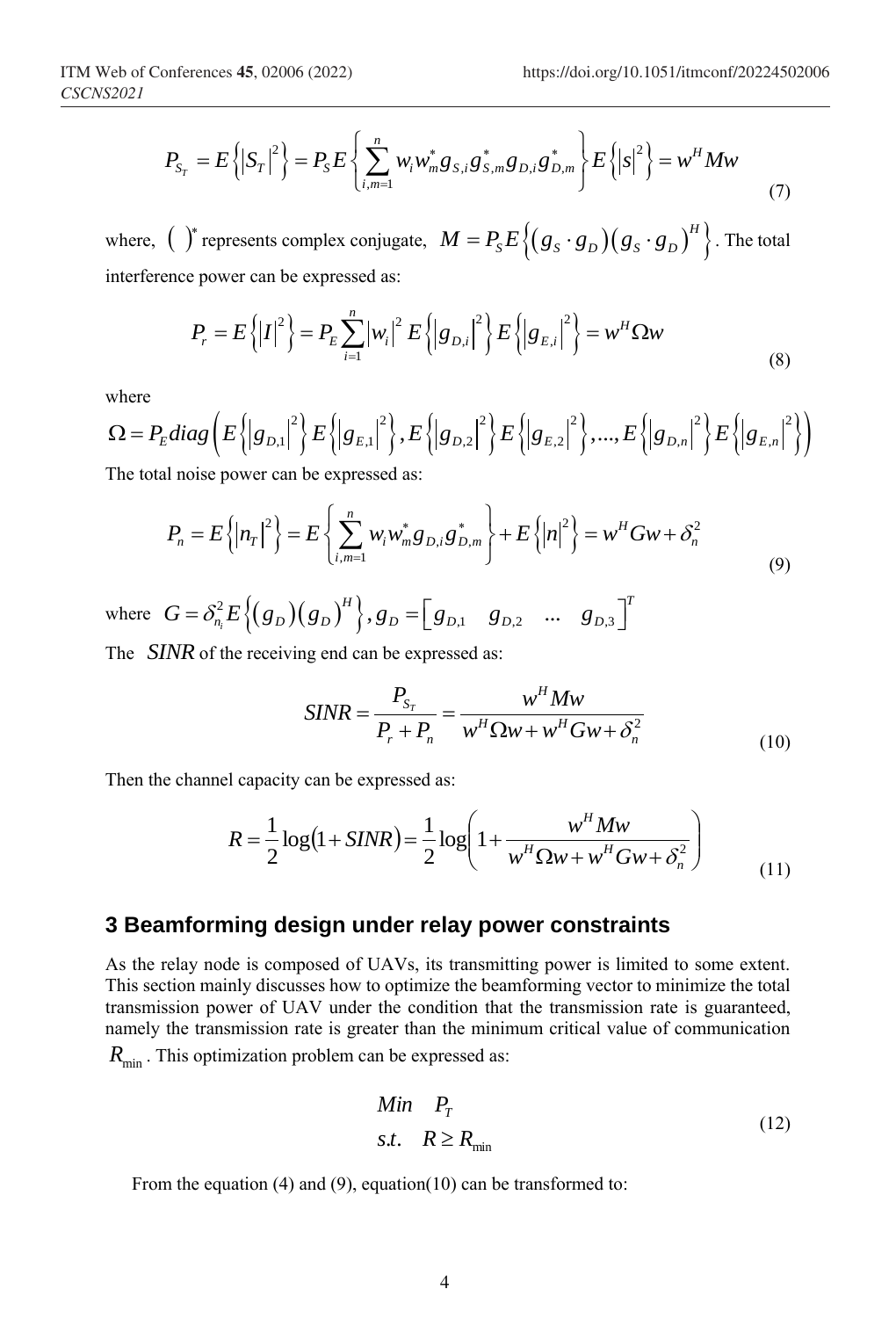$$
Min \t wH \Lambda w
$$
  
s.t. 
$$
\frac{wH M w}{wH \Omega w + wH G w + \deltan2} \ge 22R_{min} - 1
$$
 (13)

Let  $\widetilde{w} = \Lambda^{1/2} w$ , equation(11) can be transformed to:

$$
Min \quad \|\widetilde{w}\|^2
$$
  

$$
s.t. \quad \widetilde{w}^H \Lambda^{-1/2} \Big[ M - \Big( 2^{2R_{\min}} - 1 \Big) \Big( \Omega + G \Big) \Big] \Lambda^{-1/2} \widetilde{w} \ge \delta_n^{2} \Big( 2^{2R_{\min}} - 1 \Big)
$$
 (14)

*H*

By observing the left side of equation (12), the optimal solution of inequality constraints is obtained when taking an equal sign  $[8]$ ,

$$
Min \quad \|\widetilde{w}\|^2
$$
  
s.t.  $\widetilde{w}^H \Lambda^{-1/2} \Big[ M - \Big( 2^{2R_{\min}} - 1 \Big) (\Omega + G) \Big] \Lambda^{-1/2} \widetilde{w} = \delta_n^2 \Big( 2^{2R_{\min}} - 1 \Big)$  (15)

By introducing Lagrange operator  $\lambda$ , the new objective function  $L(\widetilde{w}, \lambda)$  satisfies:

$$
L(\widetilde{w},\lambda) = \left\|w\right\|^2 - \lambda \left\{\widetilde{w}^H \Lambda^{-1/2} \left[M - \left(2^{2R_{\min}} - 1\right)\left(\Omega + G\right)\right] \Lambda^{-1/2} \widetilde{w} - \delta_n^2 \left(2^{2R_{\min}} - 1\right)\right\}
$$
(16)

Take the partial derivative with respect to  $L(\widetilde{w}, \lambda)$ , then

$$
\frac{\partial L(\widetilde{w},\lambda)}{\partial \widetilde{w}^H} = \widetilde{w} - \lambda \Lambda^{-1/2} \Big[ M - \Big( 2^{2R_{\min}} - 1 \Big) \Big( \Omega + G \Big) \Big] \Lambda^{-1/2} \widetilde{w}
$$
(17)

Let the partial derivative equals to 0, namely  $\frac{\partial L(\widetilde{w}, \lambda)}{\partial \widetilde{w}^H} = 0$  $=$  $\partial$  $\partial$  $\widetilde{w}^H$  $\frac{L(\widetilde{w},\lambda)}{2\widetilde{w}}=0$ , thus

$$
\Lambda^{1/2}\left[M - \left(2^{2R_{\min}} - 1\right)\left(\Omega + G\right)\right]\Lambda^{-1/2}\widetilde{w} = \frac{1}{\lambda}\widetilde{w} \tag{18}
$$

By observing equation (16), it can be seen that  $\tilde{w}$  is the eigenvector of  $\Lambda^{\scriptscriptstyle{1/2}}|M\> -\> (2^{2R_{\rm min}}-1\rm)\Omega+G) |\Lambda^{\scriptscriptstyle{-1/2}}$  and λ  $\frac{1}{1}$  is its corresponding eigenvalue. Multiplying  $\lambda \widetilde{w}^H$  to both sides of equation (18), then

$$
\lambda \widetilde{\boldsymbol{w}}^H \Lambda^{-1/2} \Big[ M - \Big( 2^{2R_{\min}} - 1 \Big) (\Omega + G) \Big] \Lambda^{-1/2} \widetilde{\boldsymbol{w}} = \widetilde{\boldsymbol{w}} \widetilde{\boldsymbol{w}}^H = \Big\| \widetilde{\boldsymbol{w}}, \lambda \Big\|^2 \tag{19}
$$

We can attain

$$
\left\|\widetilde{w}\right\|^2 = \lambda \delta_n^2 \left(2^{2R_{\min}} - 1\right) \tag{20}
$$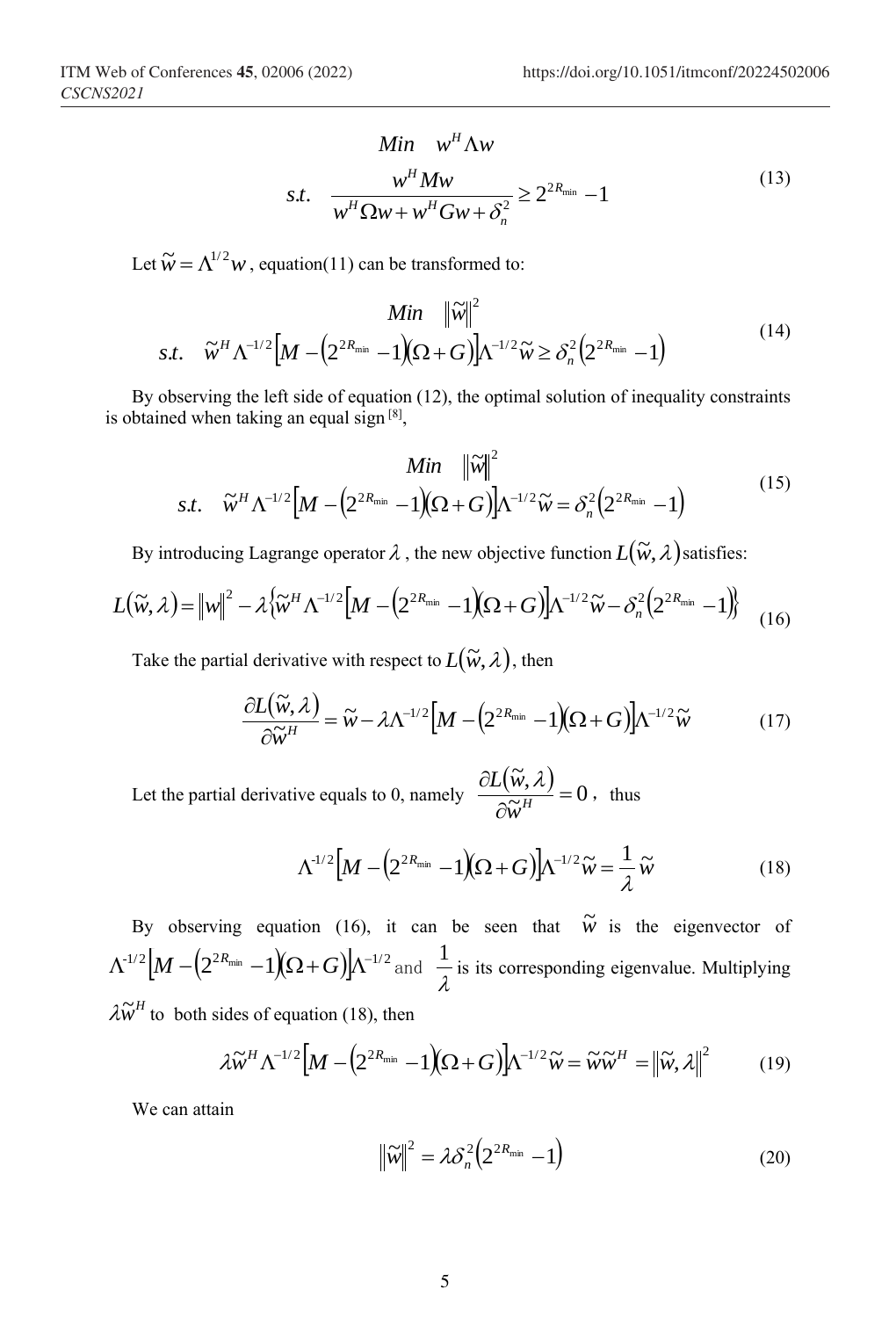Then the objective function of the optimization problem can be transformed into the minimum value  $\lambda$ . Combining equation (16), it can be obtained that the optimal solution of Equation (13) is the corresponding feature vector of maximization  $\frac{1}{\lambda}$  $\frac{1}{1}$ , which is also consistent with the objective function mentioned above. Let the solution of equation (13) be  $\widetilde{w}_0$ , then

$$
\tilde{w}_0 = \alpha u = \alpha p \left\{ \Lambda^{-1/2} \left[ M - \left( 2^{2R_{\min}} - 1 \right) \left( \Omega + G \right) \right] \Lambda^{-1/2} \right\}
$$
\n(21)

where,  $p\{\}$  represents the normalized principal eigenvector of the matrix, and  $\alpha$  is the coefficient that makes it meet the conditions.

$$
\alpha = \left(\frac{\delta_n^2 \left(2^{2R_{\min}} - 1\right)}{u^H \Lambda^{-1/2} \left[M - \left(2^{2R_{\min}} - 1\right) \left(\Omega + G\right)\right] \Lambda^{-1/2} u}\right)^{1/2}
$$
(22)

Therefore, the optimal beamforming vector can be obtained

Therefore, the optimal beamforming vector can be obtained  
\n
$$
w_0 = \left(\frac{\delta_n^2 \left(2^{2R_{\min}} - 1\right)}{u^H \Lambda^{-1/2} \left[M - \left(2^{2R_{\min}} - 1\right) \left(\Omega + G\right)\right] \Lambda^{-1/2} u}\right)^{1/2} \Lambda^{-1/2} p \left\{\Lambda^{-1/2} \left[M - \left(2^{2R_{\min}} - 1\right) \left(\Omega + G\right)\right] \Lambda^{-1/2}\right\}
$$
\n(23)

At the moment, the total relay power of UAV reaches the minimum value of  
\n
$$
P_{T\min} (R_{\min}) = \frac{\delta_n^2 (2^{2R_{\min}} - 1)}{\lambda_{\max} \left\{ \Lambda^{-1/2} \left[ M - \left( 2^{2R_{\min}} - 1 \right) (\Omega + G) \right] \Lambda^{-1/2} \right\}}
$$
\n(24)

where,  $\lambda_{\text{max}} \left\{ \begin{array}{c} \end{array} \right\}$  is the maximum eigenvalue of the corresponding matrix.

# **4 Simulation results**

From the simulation results, the number of relay UAVs was set, and the channel noise at the relay UAVs and the legitimate receiver was respectively set as  $\sigma_v^2 = \sigma_n^2 = 1$ , and the transmit power is  $P_{S_T} = 9dBmW$ , interference power is  $P_I = 3dBmW$  and channel noise at the receiver is assumed to be  $P_n = 0 \, dBmW$ . Rician channel model is used for S-R and R-D channels, and Rayleigh channel model is used for R-E channels.

In the process of experimental simulation, Fig.2 shows the change of the minimum transmission power of relay UAVs with the minimum communication rate when rice factor is adopted in S-R and R-D channels, the number of relay UAVs is set as  $N = 16$ , and the interference power is  $P_1 = 3dBmW$ . As can be seen from the figure, when the minimum communication rate  $R_{\text{min}}$  is fixed, the minimum transmission power  $P_T$  of relay UAVs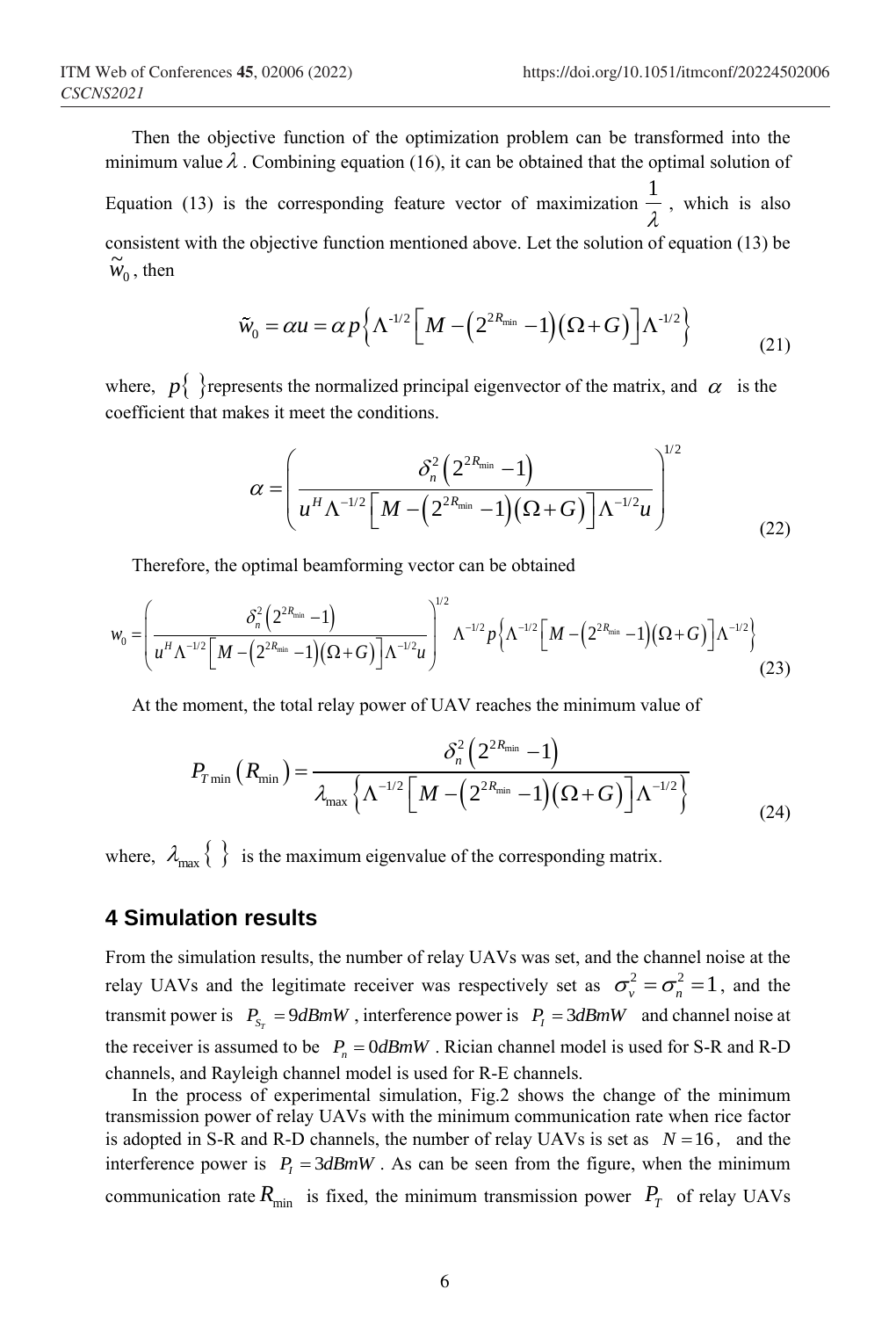also increases with the increase of rice factor, and the growth trend is from fast to gentle. It can be concluded that the improvement of the diameter component of the received signal in the Rice channel is not conducive to the concentration of signal transmission energy, which leads to the degradation of system performance. Fig. 3 shows that when the number of relay UAVs is set as  $N = 16$ , and the Rice factor is set as  $K = 0$ dB, the minimum transmission power  $P_T$  of relay UAVs changes with the minimum communication rate  $R_{min}$  when the jammers send different interference power  $P_1 = 1, 2, 3, 4, 5$  *dBmW*. As can be seen from the figure, when the interference signal sent by the jammer is larger, the minimum transmission power required by the relay UAVs is larger. Therefore, in further research, the minimum transmission power of the relay can be reduced by suppressing the interference signal sent by the jammer. Fig.4 shows the change of the minimum transmission power  $P_T$  of relay UAVs with the minimum communication rate  $R_{\min}$  when the Rice factor is set as  $K = 0dB$ , the interference power is set as  $P_1 = 3dBmW$ , and the number of relay UAVs is set as  $N = 14,16,18,20,22$ . Further, it can be seen that for the same secure communication rate, when the number of secondary UAVs increases, the minimum transmission rate of relay UAVs decreases. In other words, the diversity gain of the system can be improved by increasing the number of UAVs, thus effectively improving the signal sent by relay UAVs to the receiving end.



**Fig. 2.** The minimum communication rate versus minimum transmission power under different Rice factor K.



**Fig. 3.** The minimum communication rate versus minimum transmission power under different different interference power Pe.